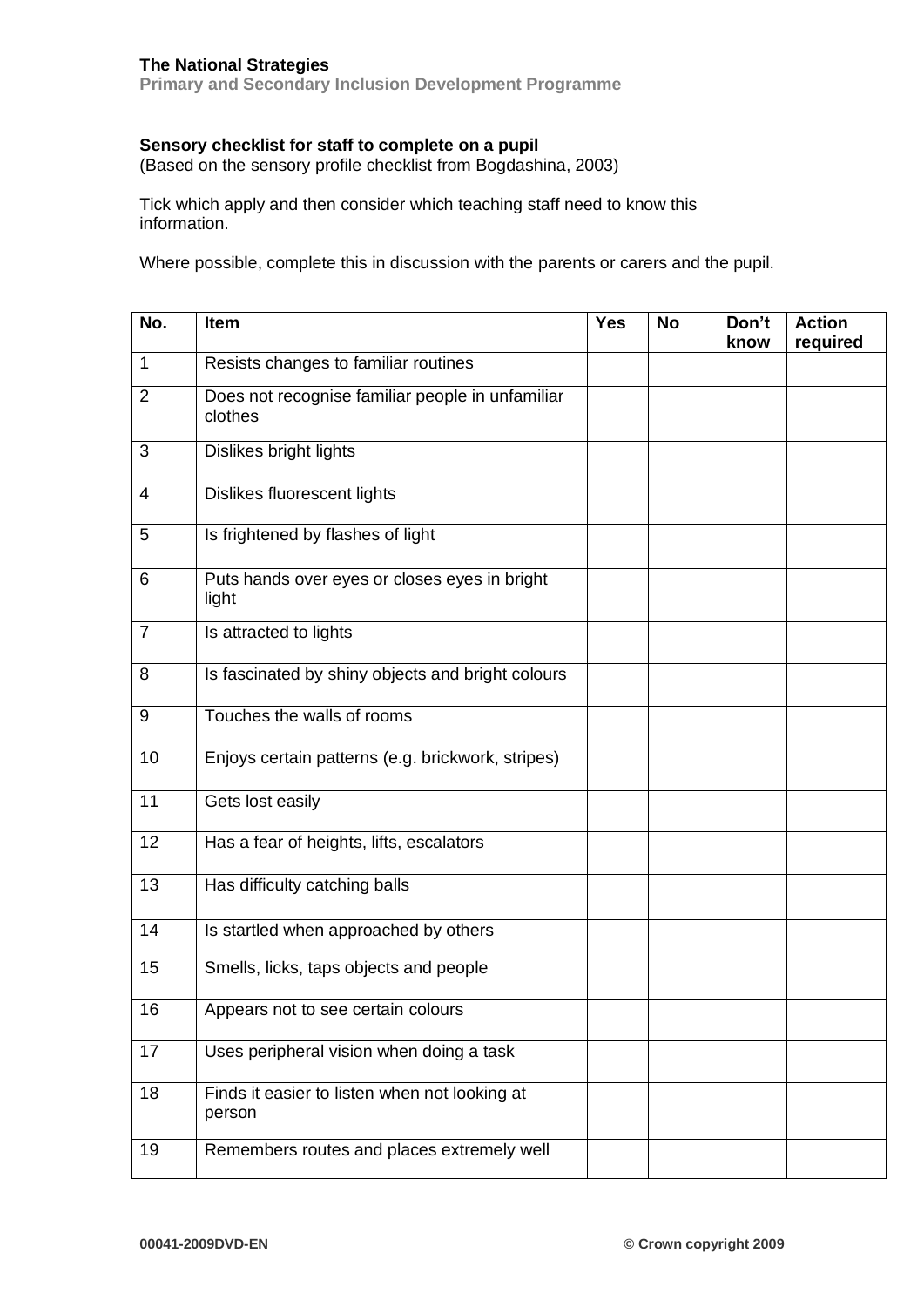## **The National Strategies**

**Primary and Secondary Inclusion Development Programme**

| 20 | Can memorise large amounts of information on<br>certain topics |  |  |
|----|----------------------------------------------------------------|--|--|
| 21 | Finds crowded areas very difficult                             |  |  |
| 22 | Prefers to sit at back of group or front of group              |  |  |
| 23 | Covers ears when hears certain sounds                          |  |  |
| 24 | Can hear sounds which others do not hear                       |  |  |
| 25 | Is very distressed by certain sounds                           |  |  |
| 26 | Bangs objects and doors                                        |  |  |
| 27 | Is attracted by sounds and noises                              |  |  |
| 28 | Does not like shaking hands or being hugged                    |  |  |
| 29 | Likes a hug if chosen to do this                               |  |  |
| 30 | Only seems to hear the first words of a sentence               |  |  |
| 31 | Repeats exactly what others have said                          |  |  |
| 32 | Very good auditory memory for songs and<br>rhymes              |  |  |
| 33 | Dislikes the feel of certain fabrics and substances            |  |  |
| 34 | Seems unaware of pain and temperature                          |  |  |
| 35 | Dislikes certain foods and drinks                              |  |  |
| 36 | Seeks pressure by crawling under heavy objects                 |  |  |
| 37 | Hugs very tightly                                              |  |  |
| 38 | Enjoys feeling certain materials                               |  |  |
| 39 | Dislikes certain everyday smells                               |  |  |
| 40 | Eats materials which are not edible                            |  |  |
| 41 | Likes to have food presented in a certain way on<br>the plate  |  |  |
| 42 | Dislikes crunchy or chewy food                                 |  |  |
| 43 | Quite clumsy and bumps into objects and people                 |  |  |